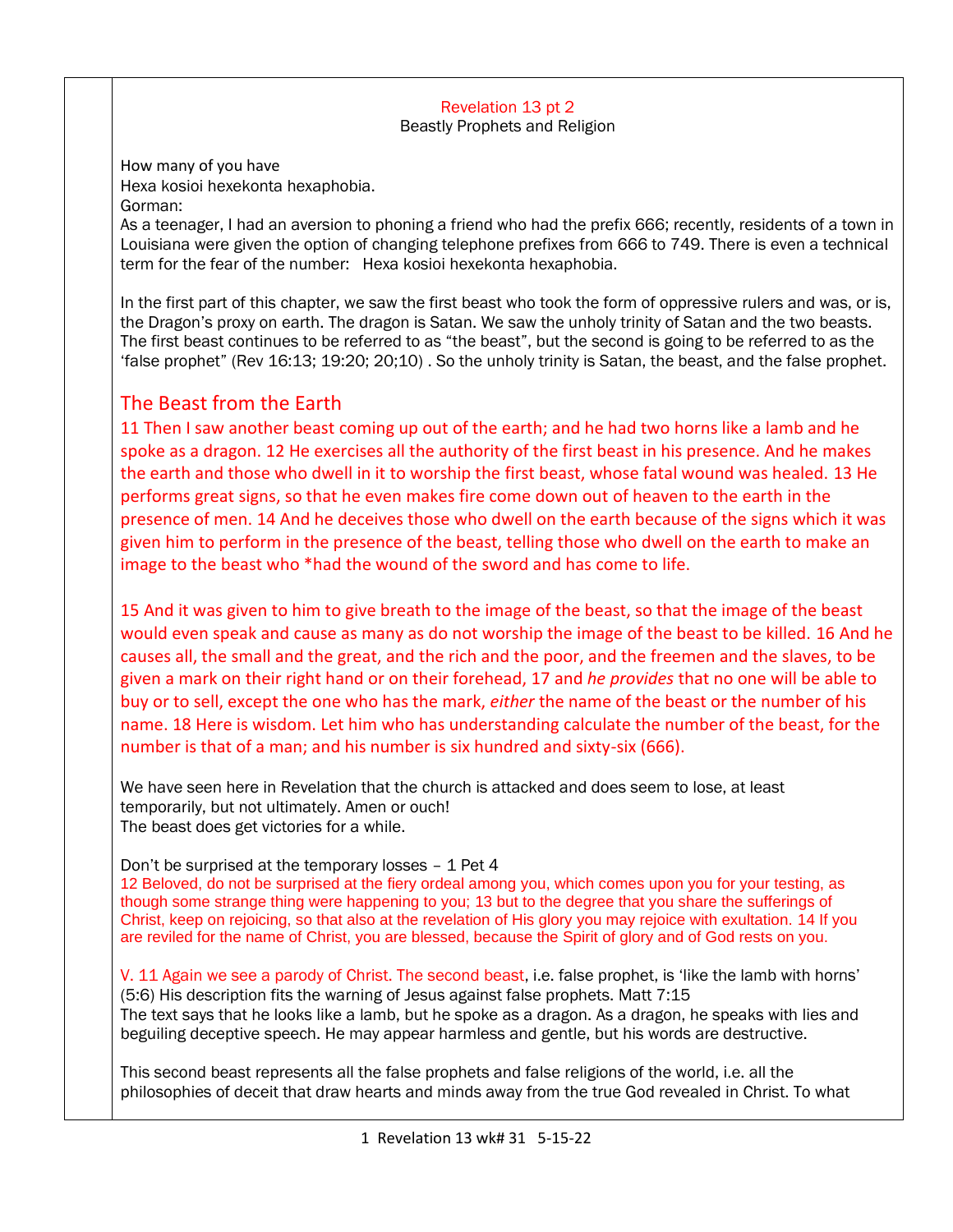degree it all plays out and leads up to ONE final figure is not exactly clear, but as "birth pains" intensify, so too, the attacks of the beast and the false prophets will as well.

v. 12 The false prophet, or 2<sup>nd</sup> beast, rises up to lead the "earth dwellers" to worship the first beast. (anti-Christ type leaders who follow the Dragon).

The unholy trinity is after control of the nations and will use political and religious agents in order to deceive and dominate the world.

THE HARDEST THING TO REMEMBER AND DIGEST IS THAT this unholy trinity is on God's leash. We should not allow ourselves to despair or respond with unrighteous anger. Rather we need to walk by faith, trust God's Providence, and hold fast to Christ and His Word.

This "prophetic beast" is the minister of propaganda for the global anti-Christ movement. Thus, we have an unholy connection between some sort of religious/philosophical power and a beastly governmental power.

Rome mingled worship and politics through the worship of Emperors

Islam, Christianity, and secular states have mingled worship and oppressive power to do great harm over various time periods.

Ancient and tribal religions have done the same thing in various parts of the world. Child sacrifice to appease the gods has a long track record in world history.

Sadly, a form of child sacrifice as part of a modern secular cult-like mentality has become a huge issue in our own day. Even worse, it can even take on a 'religious' tone of its own. The rhetoric has been taken to a whole new level as the beastly reality is becoming clearer. The opposition to the Christian position on life has dropped any pretense of a rational argument and is going for straight up mockery of God.

<https://thepostmillennial.com/watch-pro-abortion-groteque-display>

Last weekend, May 7-8, pro abortion protestors in front of a church sang, "Thank God for abortion" The most fanatical among them shouted "If God murdered his son, why can't I."

[https://beginningandend.com/abortion-activists-storm-church-chanting-if-mary-had-known-about](https://beginningandend.com/abortion-activists-storm-church-chanting-if-mary-had-known-about-abortion-we-wouldnt-have-this-nonsense/)[abortion-we-wouldnt-have-this-nonsense/](https://beginningandend.com/abortion-activists-storm-church-chanting-if-mary-had-known-about-abortion-we-wouldnt-have-this-nonsense/)

In French speaking Canada protestors entered a Christian conference and began yelling, "If Mary had known about abortion, we wouldn't have to deal with all this nonsense."

Voice mail sent to Wisconsin Family Action center after it was fire-bombed : (woman) "I'm so thankful that the good Lord finally took action on people like you." (man) "You think you're following the will of \_\_\_ Jesus. You're following the \_\_\_ will of the devil" (man) "Burn little Jesus freaks, burn, burn, burn) (Deace montage 5-11-22)

Tragically, those on the other side have used violent tactics in the past.

In past decades, "religious" men in white robes and hoods burned crosses and bombed churches to reveal their own contempt for God.

The diabolic forces of evil have shown themselves in various ways over the years. It seems that when the evil one starts to feel at home and in charge, he shows his true face, even if hidden behind a white hood, an Anti-fa style mask, or a mega-phone shouting "Thank God for abortion."

In modern times, a stark example of the religious beast supporting the  $1<sup>st</sup>$  beast is in North Korea where the ruler is seen a sort of God.

A clear example from scripture comes from Acts 12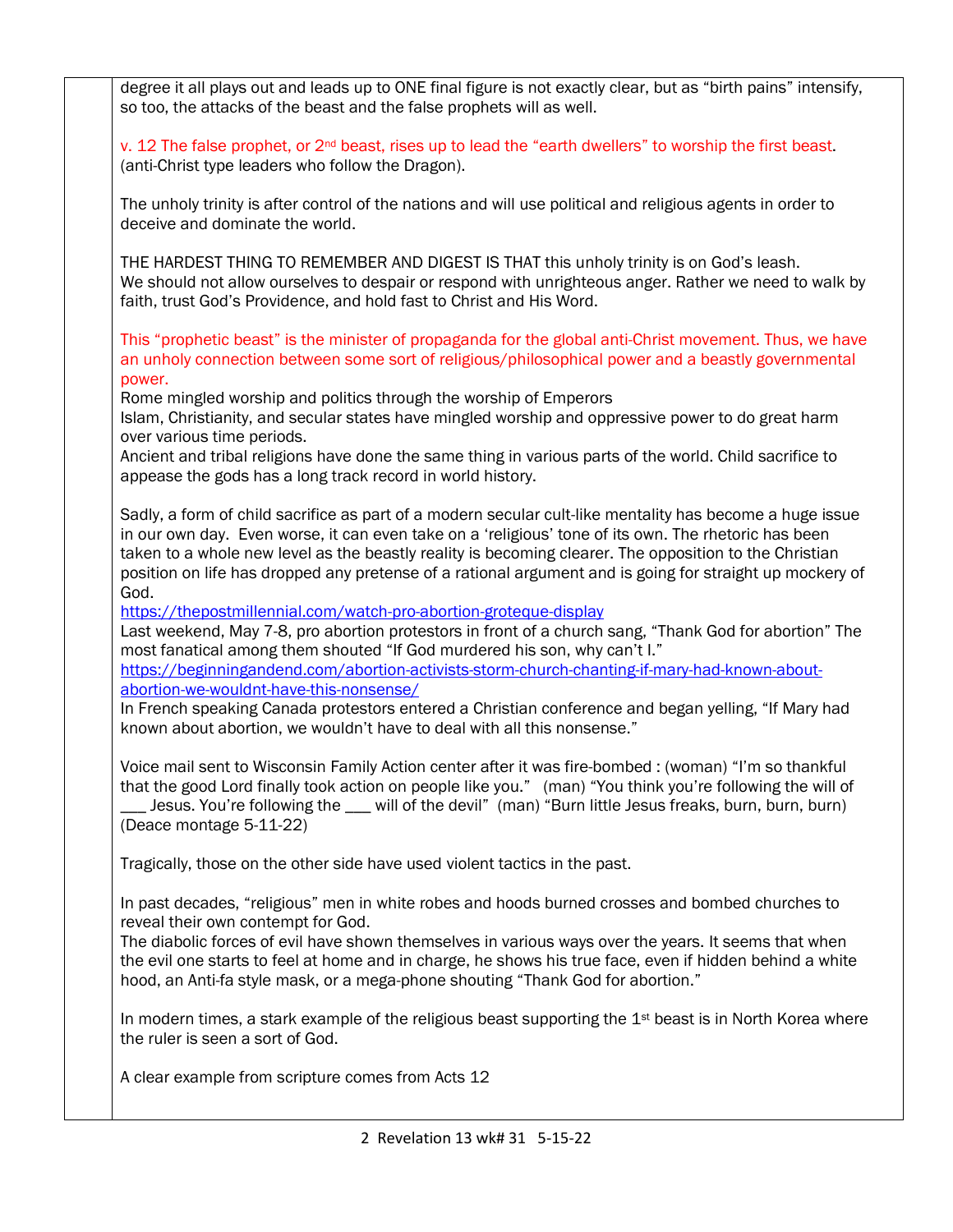21 On an appointed day Herod, having put on his royal apparel, took his seat on the rostrum and *began* delivering an address to them. 22 The people kept crying out, "The voice of a god and not of a man!" 23 And immediately an angel of the Lord struck him because he did not give God the glory, and he was eaten by worms and died.

Rev 13 – Horns like a lamb, but spoke like a dragon…

The  $2<sup>nd</sup>$  beast may look like a player on the side of the lamb, but is actually doing the bidding of the dragon, intentionally or unintentionally. This has been happening for a loooooong time as voices within the visible church have taken steps to erode faith in God's Word and in God Himself.

From the early heresies of the ancient world to the philosophical, academic, and religious skepticism and opposition of the Enlightenment and modern world, the things of God have come under attack.

In 1789ff the French revolutionaries turned Notre Dame into a cathedral to the "goddess of reason."

2021 – the president of the Harvard chaplains' group is an atheist EX: April 3 2022 prayer to the "God of pronouns" in a mainline denomination in Iowa.

The Devil is enraged because the church is associated with Jesus.

John 15:18 "If the world hates you, you know that it has hated Me before *it hated* you. 19 If you were of the world, the world would love its own; but because you are not of the world, but I chose you out of the world, because of this the world hates you.

 It is common to hear that the world hates the church because it is full of hypocrites, etc. While that may be true to some degree, the REAL reason is that the church is associated with Christ, and they hate Him. Churches that have abandoned any semblance of biblical belief about Christ are not hated by the world because the Jesus they proclaim is made in their image so that the world will embrace him. But he is not the Jesus revealed in scripture. They don't need the redeeming Jesus, the reigning Jesus, the coming again Jesus to accomplish their goals and agendas. They try to enlist Jesus to their cause so that their dragon like vision is reached.

### V. 14 a beastly imitation of Christ

He performs 'miracles' to draw people away from Christ. Mark 13:21– Jesus warns against those who would lead the people astray. Paul spoke of the one coming is according to the working of Satan with power and signs and wonders 2 Thess 2:9

V. 15 The trickery of a false prophet. – His method of operation is deceit with plausible sounding worldly wisdom.

### v. 16-17 homage to the beast

Daniel and his friends refused to worship the statue of the emperor, and at the time of John, Christians were killed for not bowing before the image of the Roman emperor.

The beastly rulers of the State require loyalty or else one might not be able to carry on normal life business or activities. Need I reference the past two year???

Remember that this is symbolic apocalyptic writing so we must be wary of trying to find the EXACT example of the mark of the beast.

Just as there are many beasts, so too there are many 'marks'. This is also a parody of God who put a mark or seal on His own followers as we saw in 7:4; 9:4.

### v. 18 the number of the beast

For the past 2000 years, hundreds of names have been proposed as THE NAME – the number 666. No one name has been given that has convinced a majority of scholars.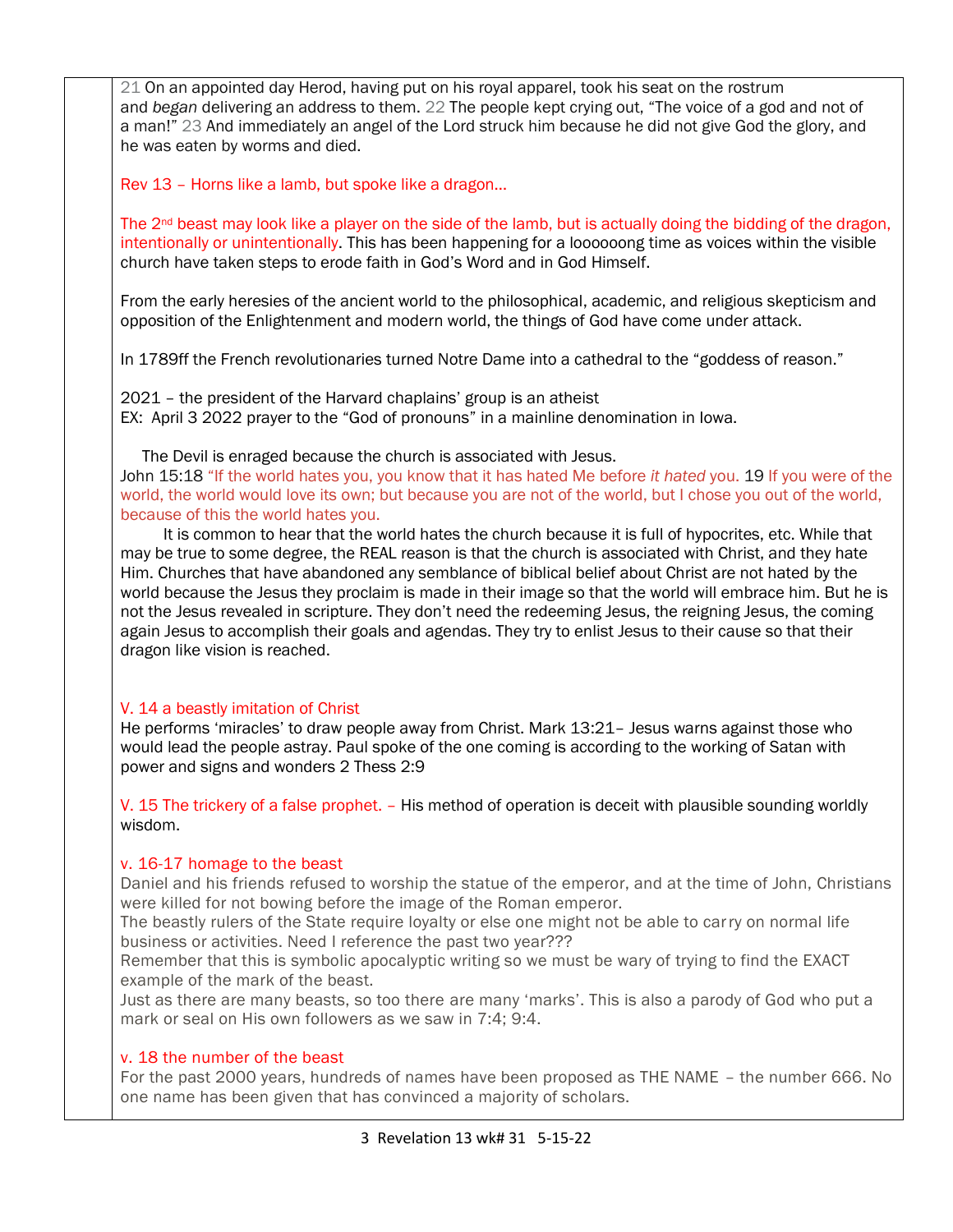It is easy to turn a name into a number. It was often done in ancient times. But it is much harder to turn a number into a name. The possibilities are almost endless, especially when you start changing names from Hebrew to Greek to Latin to English or vice versa. One scholar identifies three rules that commentators have used for making any desired name equal 666: 1) if the proper name by itself will not yield it, add a title; 2) if the sum cannot be found in Greek, try Hebrew, or even Latin; and 3) do not be too particular about the spelling (Salmon in Beale) My guess is that if you play around with the names, titles and alternate spellings, the names of half the people in this room could yield the number 666. You may be sitting next to the 2nd beast. The important thing is the function of the 2nd beast. His role is to persuade mankind to offer its allegiance to the  $1$ <sup>st</sup> beast, who is Satan's proxy. The  $1$ <sup>st</sup> beast aims to control and oppress. The false prophet aims to make the 1st beast sound plausible. He pretends to champion truth while leading the world astray. In Orwellian fashion, he may seek to change the meaning of words and ideas or simply silence the voices who oppose him. I'm not on a beast hunt per se but it seems to me that our current age of global media makes the job of both beasts easier in many respects. It can also act as a safeguard against beastly narratives if non-beastly voices are allowed to be heard. God's people have always been exposed to false religions and at times they have been seduced into following after them. It may have been for social or financial reasons, or it may have simply been a total collapse of faith and a leap into idolatry. Dangers from within have been all too common for both the OT saints and the church age believers. In Dr. Francis Schaeffer's last public speech to a convention of religious broadcasters in 1984, he spoke of his concern that American evangelicals were drinking from the culture. As he left the platform his last words were, "Accommodation, Accommodation, Accommodation." It is nothing short of societal foolishness to seek to undermine the key building blocks that God instituted for human flourishing. One way to gain power is to simply access people's brains – TIN HAT ALERT, right. It would be if such talk wasn't being put out by one of the most powerful men in the world. WEF chair Klaus Schwab – chips in the brain 10 years from now. In a Chicago speech to a council on global affairs he spoke of the "What the fourth industrial revolution will lead to is a fusion of our physical, digital and biological identity." I'm not a globalist or a biologist, but that sounds a bit creepy to me. It would make it easier for the beast to exercise control if he could 'read your thoughts." The message of Revelation is hard to interpret, and it presents some hard truths about our world and the reality of spiritual warfare. We don't want to dwell on that. We have jobs, homes, families and activities to fill our lives. What's so sad is the reality that so many seem to be on the wrong side of the spiritual battle. One thing this book should do is motivate us to pray for those held captive to the schemes of the enemy. They need our prayers, and they NEED US to stand firm in proclaiming the rock-solid message of Hope in Christ. While the  $1<sup>st</sup>$  beast represents worldly governments opposed to the kingdom of God, the  $2<sup>nd</sup>$  beast represents the intellectual and spiritual forces that undermine a firm faith in God and his word. When faith is undermined, it is easier for the schemes and idolatries of Satan to keep the world fixated on the here and now.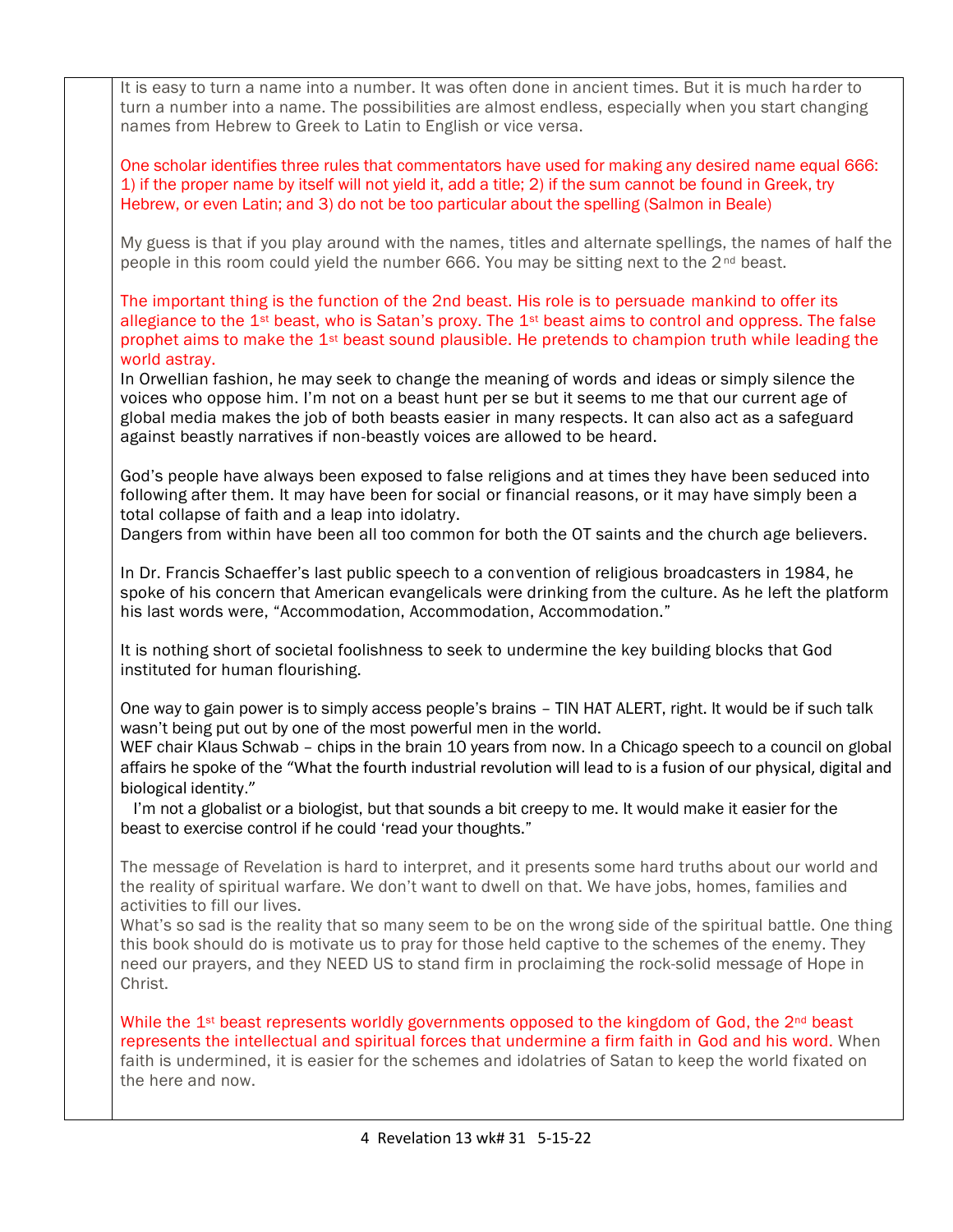Remember 1 Pet 5 "the Devil is a roaring lion seeking whom he can devour. RESIST him, FIRM IN THE FAITH."

THE deceiver wants people to look to man-centered solutions rather than to God. Rom 1 speaks of worshipping the creature rather than the Creator; professing to be wise, they have become fools.

The level of deception and evil we have seen in the course of world history, past and present just doesn't make any sense if we eliminate the cosmic warfare that is going on behind the scenes. There is a thief who comes to steal, kill, and destroy. We can and perhaps should wish that it were not so. Jesus lamented that his own people in Jerusalem did not recognize their day of visitation. We should pray for hearts to recognize Christ before it is too late.

It would be all too easy to accommodate the culture and pretend that all is well, but that is not what our world needs. They need to see believers who stand firm and hold forth the Bread of Life, the Living Water, and the good news of the Gospel.

That's what changed the ancient world.

I could go on and on with stories of our age today that underscore the depth of the spiritual battle, but I want to end this section of Revelation with some characteristics of those who 'overcome' and finish well. We'll take a summer break from this book and look at some Psalms and Parables, but let's not take the summer off spiritually.

What does it take to finish well?

Kenneth Boa suggests seven characteristics; all are demonstrated in Revelation.

Intimacy with Christ – Rev 2:4 – Don't abandon your first love Fidelity to the spiritual disciplines 1:3; 3:3 Sardis and "He who has ears, let him hear..." A Biblical perspective on the circumstances of life 1:4-8 A teachable, responsive, humble, and obedient spirit 2:7 He who has ears… A clear sense of personal purpose and calling 1:6 Healthy relationships with resourceful people 3:4 Those who walk in truth Ongoing ministry investment in the lives of others - theme of overcoming and standing firm

This is NOT job description to tire you out. These are traits that flow out of the first one – Intimacy with Christ. Intimacy with Christ is NOT burden; it is a blessing available by faith.

There are seven traits, one for each day. Perhaps this summer you could take one a day and make it a focus of prayer for your life, mine, and those you love.

There is no cruise control in the Christian life. The Devil doesn't take the summer off. Ask God to build these traits into your life individually and OUR life as a church body as we cling to Jesus.

Amen.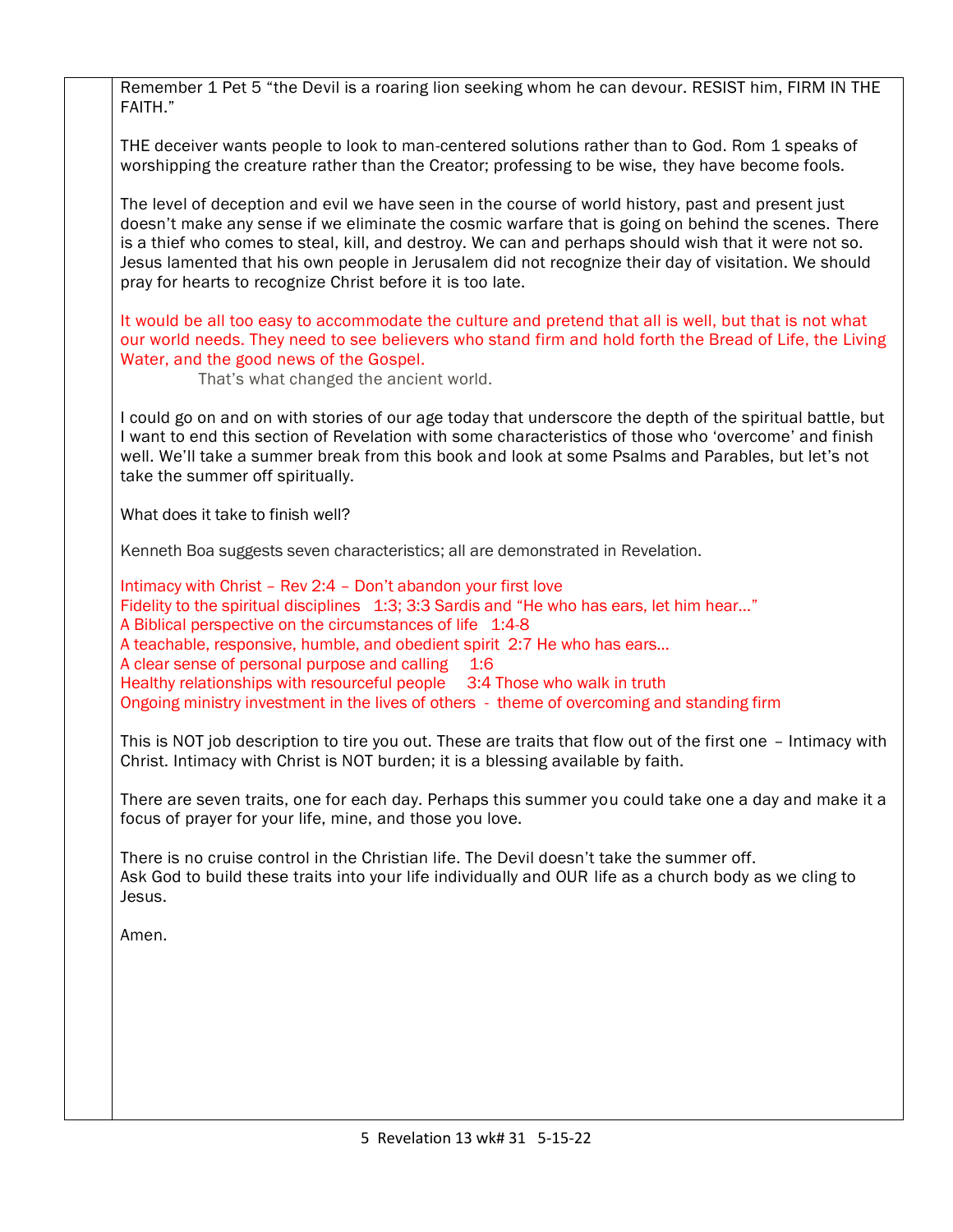God of pronouns

[https://redstate.com/alexparker/2022/04/07/christian-church-leads-prayer-to-the-god-of-pronouns-the](https://redstate.com/alexparker/2022/04/07/christian-church-leads-prayer-to-the-god-of-pronouns-the-great-they-them-who-breastfeeds-n547068)[great-they-them-who-breastfeeds-n547068](https://redstate.com/alexparker/2022/04/07/christian-church-leads-prayer-to-the-god-of-pronouns-the-great-they-them-who-breastfeeds-n547068) <https://firstpresiowacity.org/sermon/how-could-you/>

Klaus Schwab

<https://futuresciencenews.com/2021-05-12-globalist-klaus-schwab-global-health-pass-microchip.html> <https://ground.news/article/0c3be03e-8bb9-4bef-8587-7e7c794fd6f3>

<https://humansbefree.com/2020/11/klaus-schwab-great-reset-implantable-microchips.html>

[https://www.armstrongeconomics.com/international-news/great-reset/schwab-advocates-putting-chips](https://www.armstrongeconomics.com/international-news/great-reset/schwab-advocates-putting-chips-in-our-head-so-government-can-read-our-thoughts/)[in-our-head-so-government-can-read-our-thoughts/](https://www.armstrongeconomics.com/international-news/great-reset/schwab-advocates-putting-chips-in-our-head-so-government-can-read-our-thoughts/)

Steve Deace show montage 5/12/22